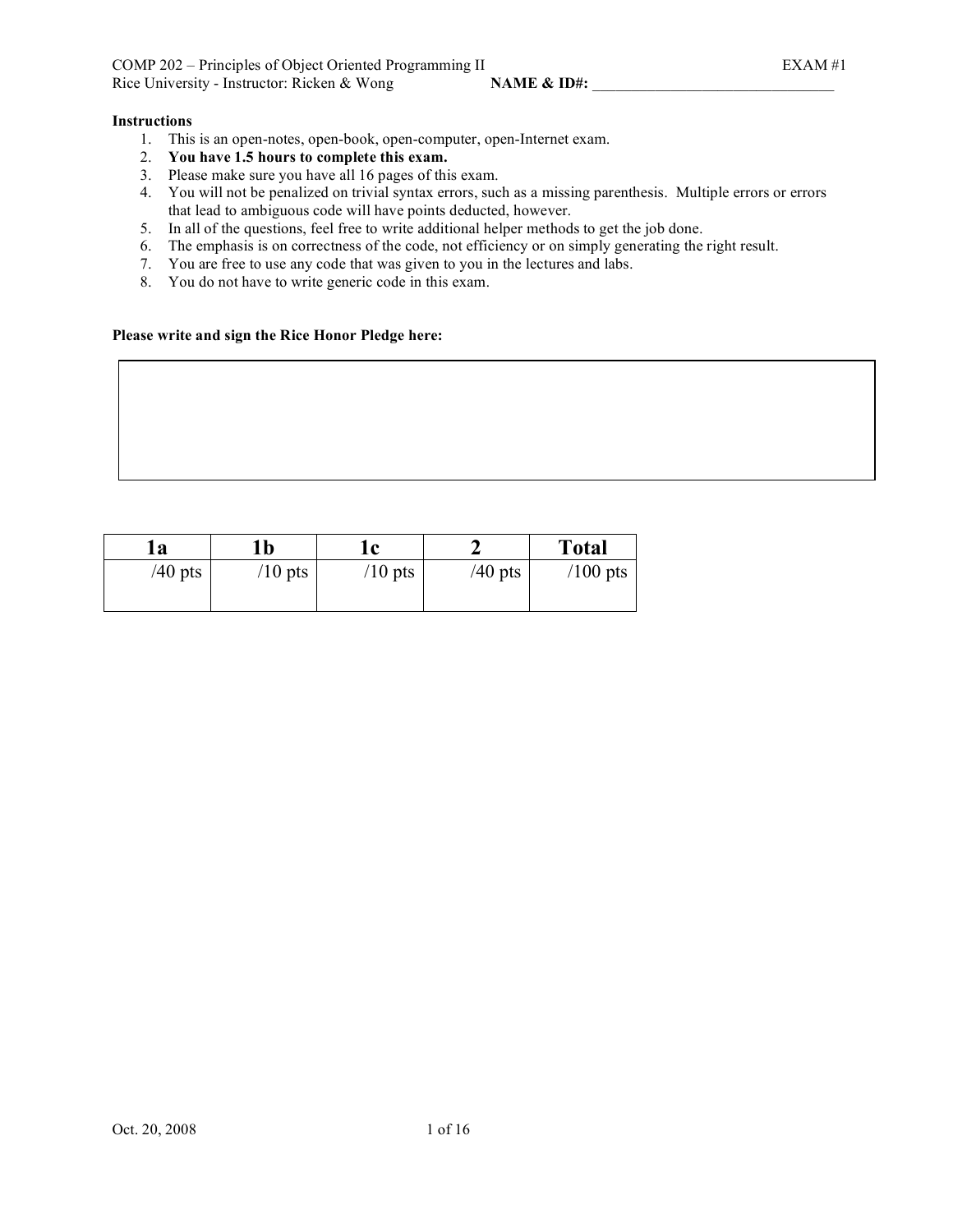Reference: Immutable List Framework (IList)

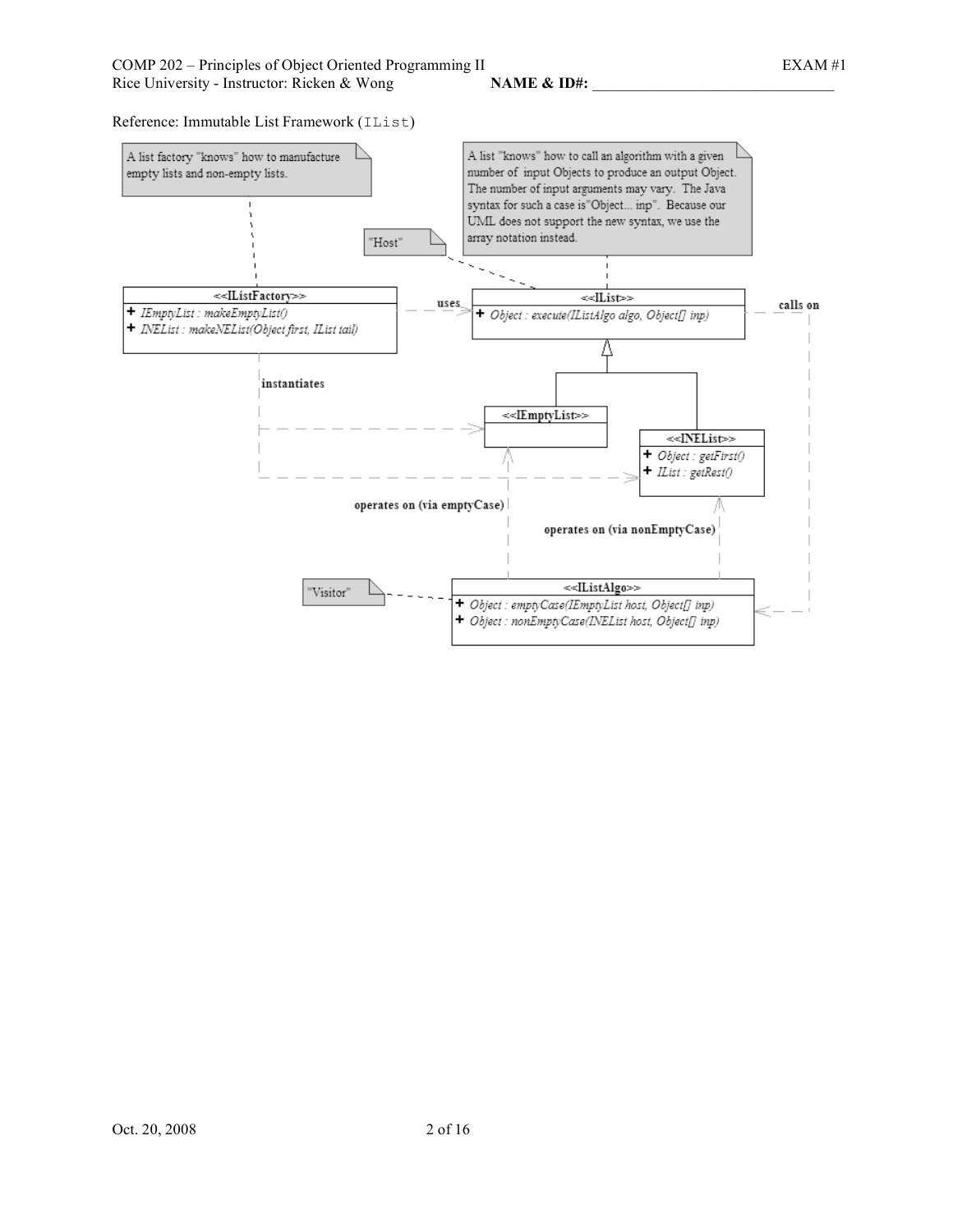Reference: Mutable List Framework (LRStruct)

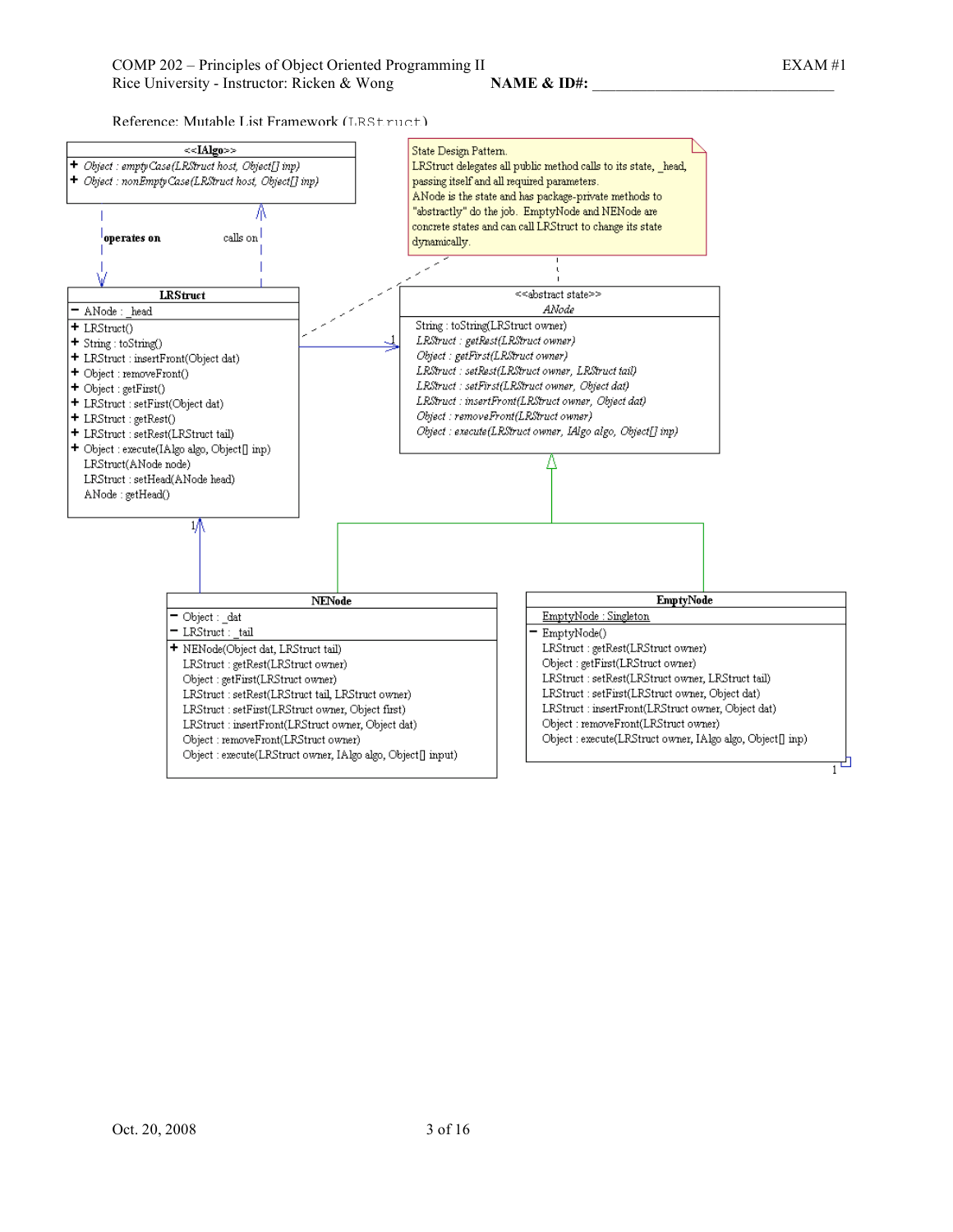Reference: Lazy Mutable List Framework (LRStruct with ALazyEval)

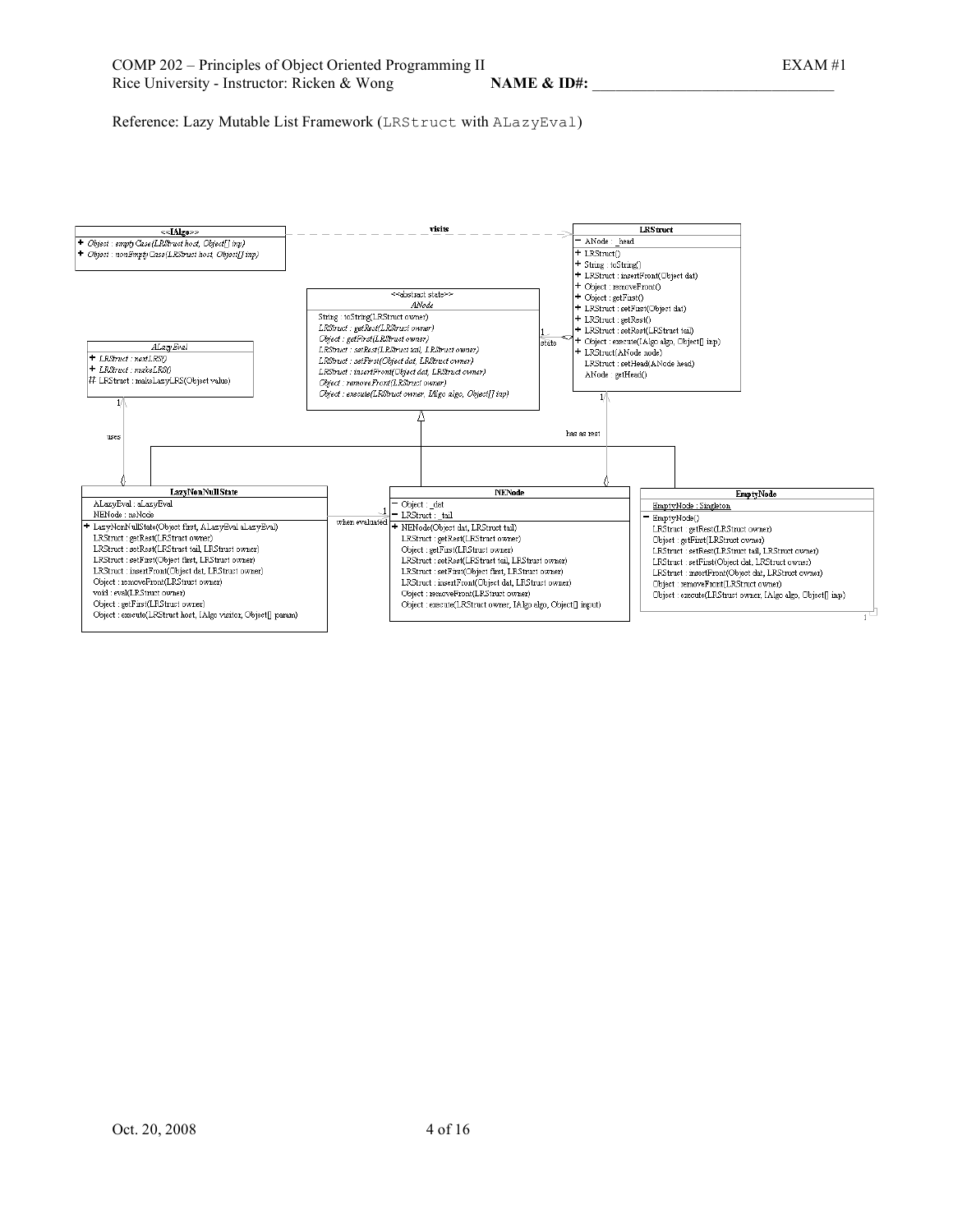Reference: Binary Tree Framework (BiTree)



NOTE: Due to the limitation of the current UML tool, we use the array notation  $\operatorname{Object}[]$  inp to represent the varargs notation Object... inp.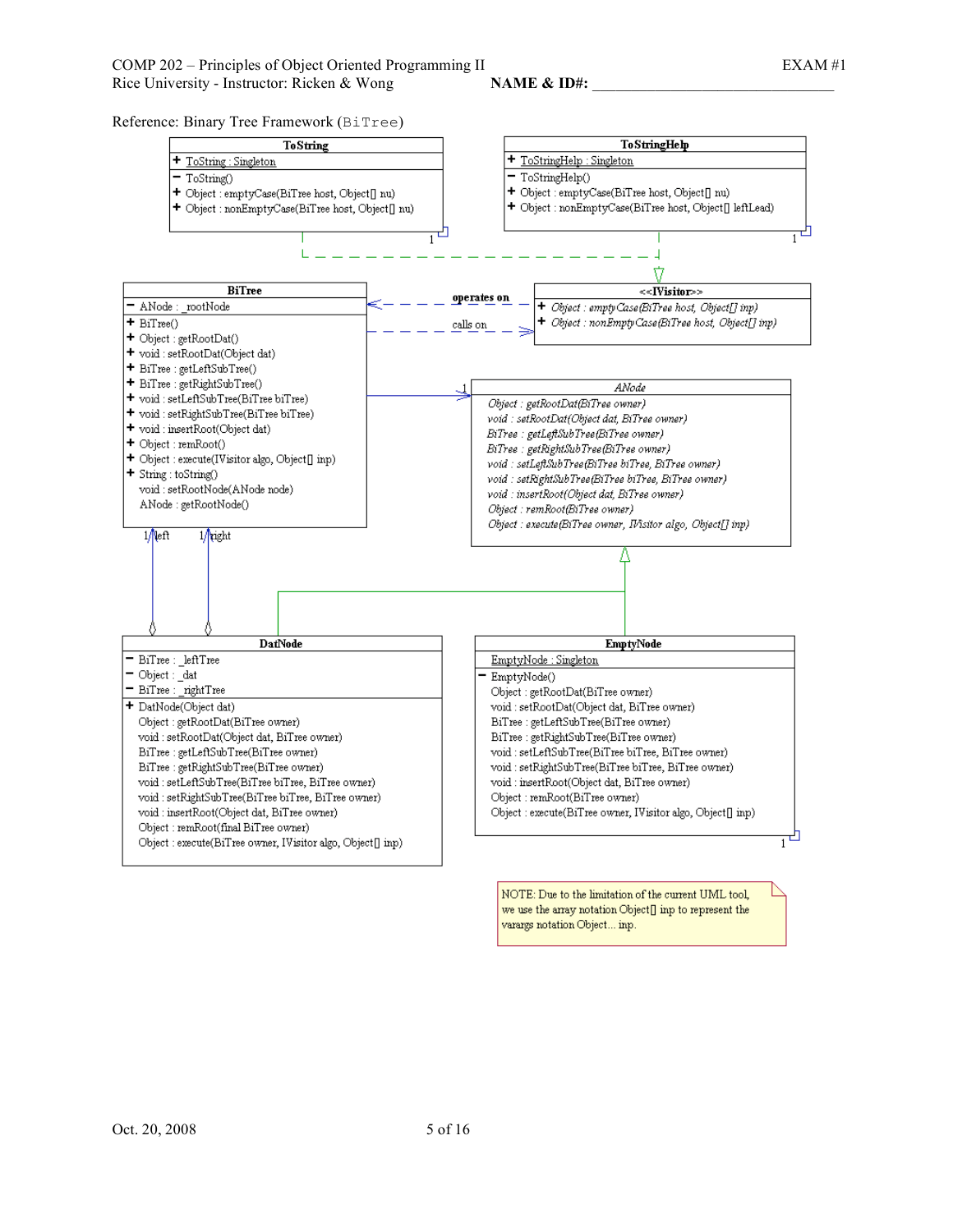## **Lazy Evaluation**:

- a) (40 pts) **You are to write an ALazyEval called LazyCombineEval that will create a possibly** infinite list that contains the result of an ILambda that takes in two provided source lists, given as **two LRStructs.**
	- If both input lists are empty, the list created by  $\text{LazyCombineEval}$  is empty.
	- If one of the input lists is empty, the list created contains the first element in the non-empty list as first. The rest is created lazily using the rest of the non-empty list.
	- If both input lists are non-empty, the list created contains the result of passing the first elements of the input lists to the lambda as first. The rest is created lazily from the rests of the two lists.
	- Example:
		- o lambda: "remove the firsts from both lists and return the sum"
		- o list1 = (), list2 = ()  $\rightarrow$  result = ()
		- o list1 = (1), list2 = ()  $\rightarrow$  result = (1)
		- o list1 = (1), list2 = (10)  $\rightarrow$  result = (11)
		- o list1 =  $(1, 2, 3, ...)$ , list2 =  $(10) \rightarrow$  result =  $(11, 2, 3, ...)$
		- o list1 =  $(1, 2, 3, ...)$ , list2 =  $(10, 10, 10, ...)$   $\rightarrow$  result =  $(11, 12, 13, ...)$
	- Example:
		- o lambda: "check which first is less; remove the first that is less and return it"
		- o list1 = (), list2 = ()  $\rightarrow$  result = ()
		- o list1 = (1), list2 = ()  $\rightarrow$  result = (1)
		- o list1 = (1), list2 = (10)  $\rightarrow$  result = (1, 10)
		- o list1 =  $(1, 3, 5, ...)$ , list2 =  $(2) \rightarrow$  result =  $(1, 2, 3, 5, ...)$
		- o list1 =  $(1, 3, 5, ...)$ , list2 =  $(2, 4, 6, ...)$   $\rightarrow$  result =  $(1, 2, 3, 4, 5, 6, ...)$

#### Notes:

- a. Think delegation always.
- b. There are no  $if$  statements needed, unless you are working with primitive data (ints, doubles, etc.)!
- c. Don't forget about the possibility that the source lists may be or become empty.

#### **Please insert your code for LazyCombineEval.java below:**

```
package lrs.lazyLRSEvaluators;
import lrs.*;
/**
* Lazily creates a possibly infinite list that contains the result of
* a lambda on two input lists, given as two LRStructs.
 * The lambda determines how the firsts of the two input lists will be
 * combined, and which of the elements will be "consumed", i.e. removed
 * from the front of the input lists.
 * If one of the lists ends, the created list will contain just the elements
 * in the other list. If both lists end, this list will end.
 */
public class LazyCombineEval extends ALazyEval {
   /** Constructs a LazyCombineEval, which creates a list from two input
     * lists using a lambda. The lambda determines how the firsts of the
     * two input lists will be combined, and which of the elements will
     * be "consumed", i.e. removed from the front of the input lists.
      * @param src first input list
      * @param src2 second input list
      * @param op a lambda that takes src1 as param[0] and src2 as param[1]
                    and returns the value for the output list.
      */
   public LazyCombineEval(LRStruct src1, LRStruct src2, ILambda op) {
       this.src1 = src1;
        this.src2 = src2;
        this.op = op;
    }
```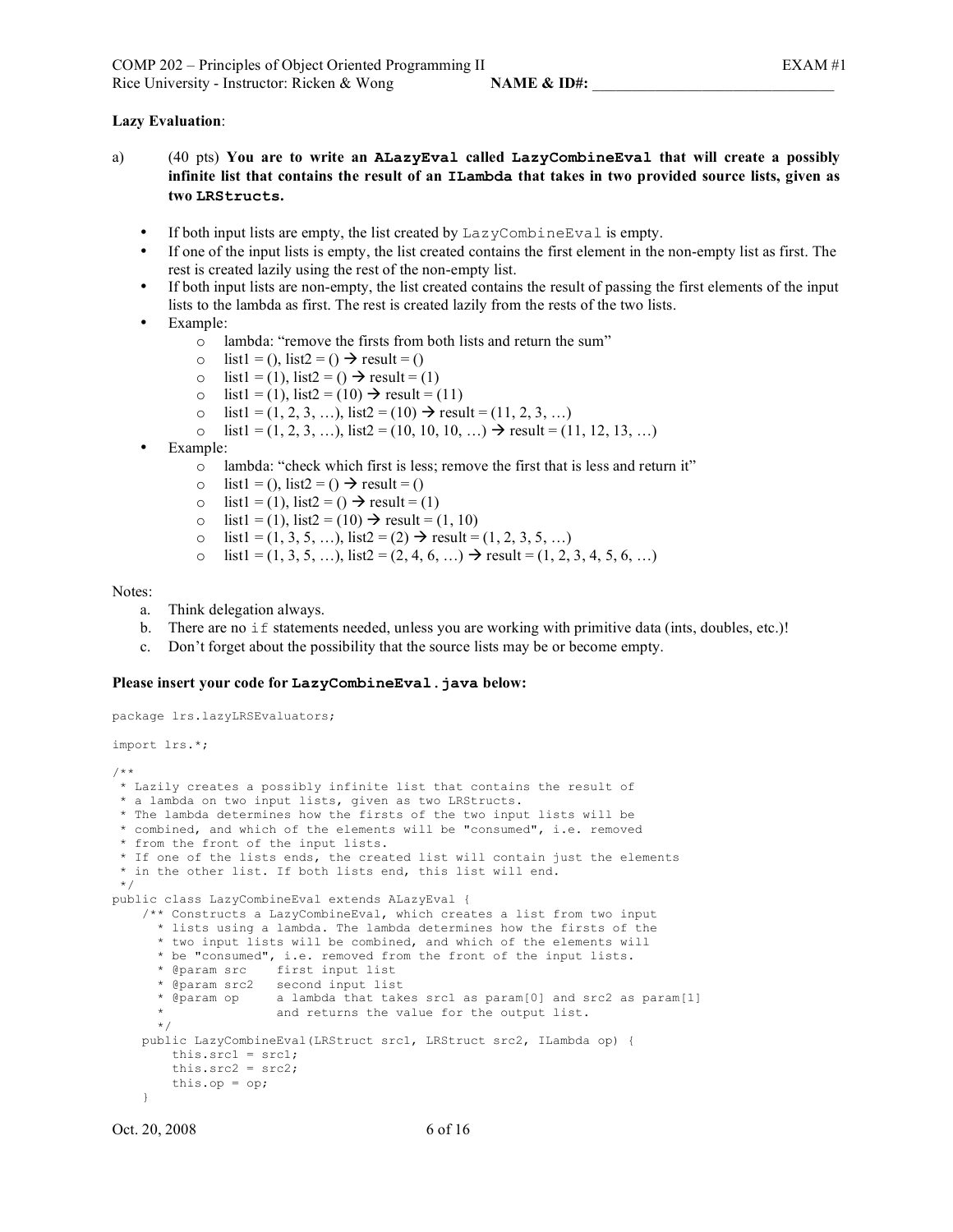```
// FOR STUDENT TO COMPLETE: add fields and methods here
   private LRStruct src1;
    private LRStruct src2;
   private ILambda op;
    public LRStruct nextLRS() {
       return makeLRS();
    }
    /**
    * Pass the two lists to a lambda and put the result in the list.
     * @return a list with the elements that come out of the lambda.
    */
    public LRStruct makeLRS() {
        return (LRStruct)src1.execute(new IAlgo() {
           public Object emptyCase(LRStruct host, Object... inp) {
               return src2.execute(new IAlgo() {
                   public Object emptyCase(LRStruct host, Object... inp) {
                       return new LRStruct(); // both empty
                    }
                    public Object nonEmptyCase(LRStruct host, Object... inp) {
                       return makeLazyLRS(src2.removeFront());
                    }
                });
            }
            public Object nonEmptyCase(LRStruct host, Object... inp) {
                return src2.execute(new IAlgo() {
                    public Object emptyCase(LRStruct host, Object... inp) {
                       return makeLazyLRS(src1.removeFront());
                    }
                    public Object nonEmptyCase(LRStruct host, Object... inp) {
                       return makeLazyLRS(op.apply(src1, src2));
                    }
               });
            }
        });
    }
}
```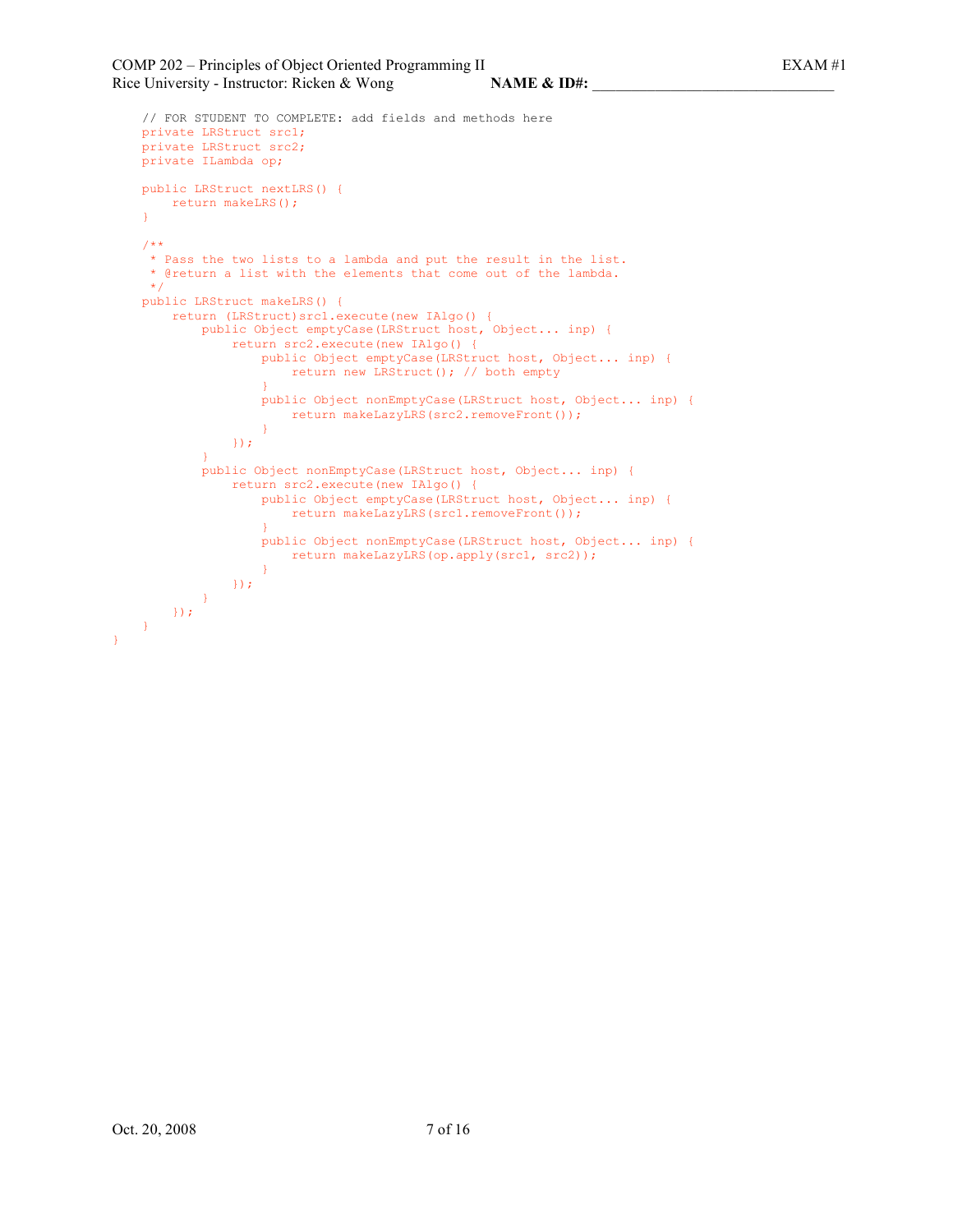Oct. 20, 2008 8 of 16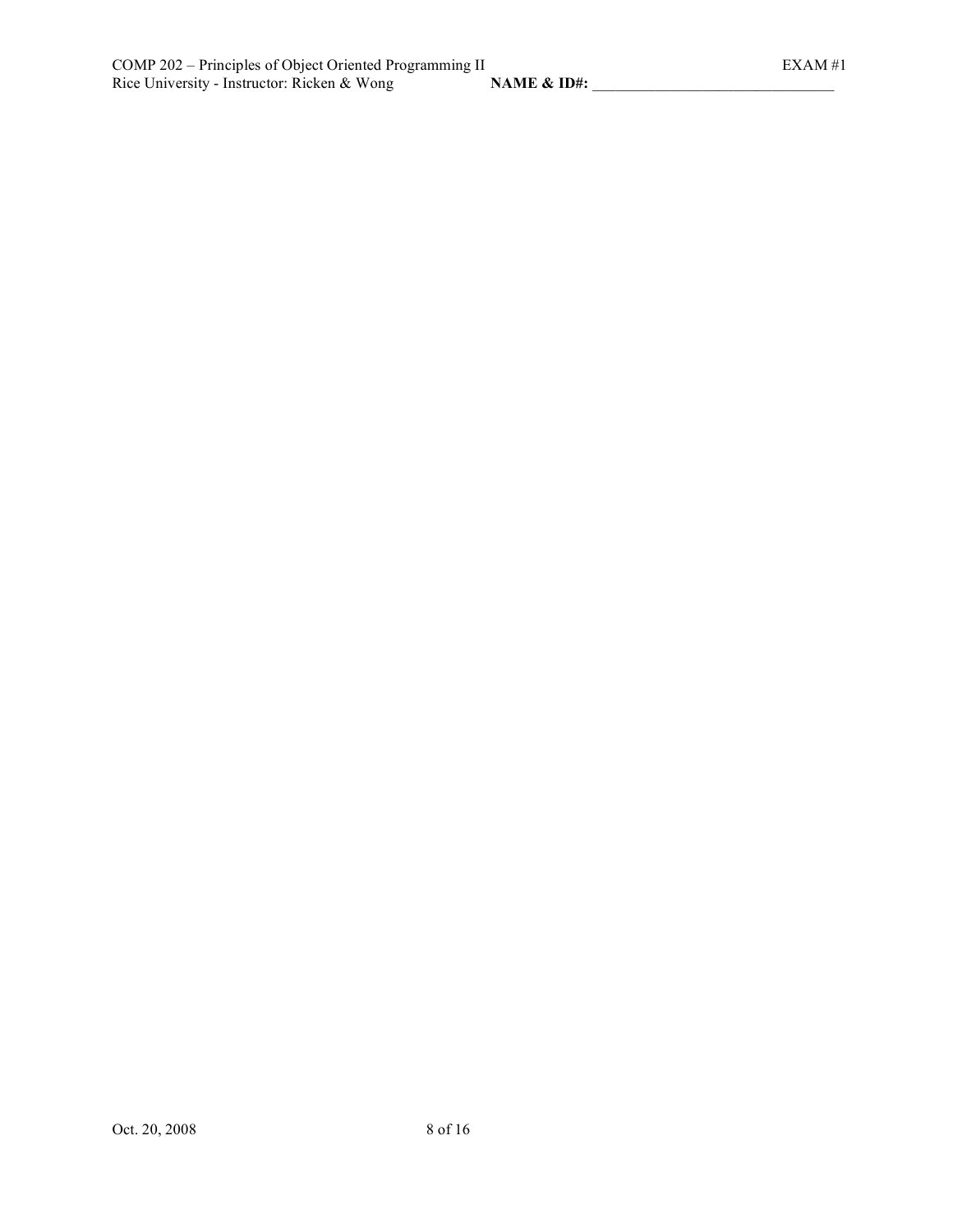COMP 202 – Principles of Object Oriented Programming II EXAM #1 Rice University - Instructor: Ricken & Wong **NAME & ID#:** 

## 1. **Lazy Evaluation**:

- b) (10 pts) **Write a subclass of the LazyCombineEval above called LazyAddEval and provide an ILambda that creates a list of pair-wise sums of the elements in the two input lists**
	- Example:
		- o lambda: "remove the firsts from both lists and return the sum"
		- o list1 = (), list2 = ()  $\rightarrow$  result = ()
		- o list1 = (1), list2 = ()  $\rightarrow$  result = (1)
		- o list1 = (1), list2 = (10)  $\rightarrow$  result = (11)
		- o list1 =  $(1, 2, 3, ...)$ , list2 =  $(10) \rightarrow$  result =  $(11, 2, 3, ...)$
		- o list1 =  $(1, 2, 3, ...)$ , list2 =  $(10, 10, 10, ...)$   $\rightarrow$  result =  $(11, 12, 13, ...)$

#### **Please insert your code for LazyAddEval.java below:**

```
package lrs.lazyLRSEvaluators;
import fp.*;
import lrs.*;
/**
* Lazily creates a possibly infinite list that contains the pair-wise sums
* of the elements in two provided source lists, given as two LRStructs.
* If one of the lists ends, the created list will contain just the elements
* in the other list. If both lists end, this list will end.
 */
public class LazyAddEval extends LazyCombineEval {
    // FOR STUDENT TO COMPLETE: add fields and methods here
   public LazyAddEval(LRStruct src1, LRStruct src2) {
        super(src1, src2, new ILambda() {
            public Object apply(Object... param) {
               LRStruct src1 = (LRStruct)param[0];
               LRStruct src2 = (LRStruct)param[1];
               Integer i = (Integer) src1. removeFront();
               Integer j = (Integer)src2.removeFront();
               return i+j;
            }
      });
   }
}
```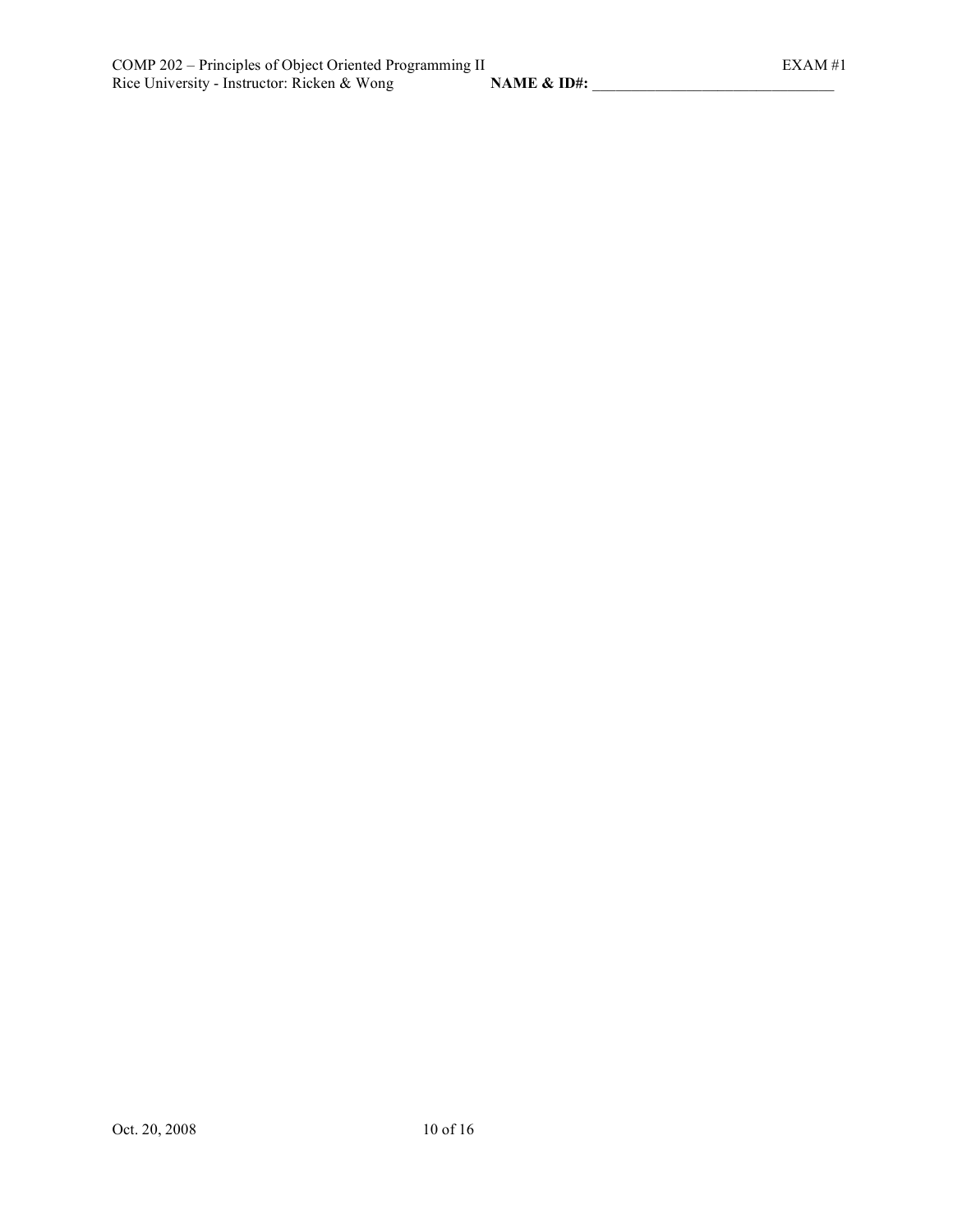## 1. **Lazy Evaluation**:

- c) (10 pts) **Write a subclass of the LazyCombineEval above called LazyMergeEval and provide an ILambda that creates a sorted list of Integers, given two sorted input lists of Integers. The lambda** compares the firsts of both lists, removes the one that is less and returns it for the output list.
	- Example:
		- o lambda: "check which first is less; remove the first that is less and return it"
		- o list1 = (), list2 = ()  $\rightarrow$  result = ()
		- o list1 = (1), list2 = ()  $\rightarrow$  result = (1)
		- o list1 = (1), list2 = (10)  $\rightarrow$  result = (1, 10)
		- o list1 =  $(1, 3, 5, ...)$ , list2 =  $(2) \rightarrow$  result =  $(1, 2, 3, 5, ...)$
		- o list1 =  $(1, 3, 5, ...)$ , list2 =  $(2, 4, 6, ...)$   $\rightarrow$  result =  $(1, 2, 3, 4, 5, 6, ...)$

#### **Please insert your code for LazyMergeEval.java below:**

```
package lrs.lazyLRSEvaluators;
import fp.*;
import lrs.*;
/**
* Lazily creates a possibly infinite list that, given two sorted LRStructs
* of Integers, will contain the elements from both LRStructs sorted. If
 * both LRStructs are non-empty, the first elements will be compared, and the
* one that is less will be removed and returned as element for the output
 * list.
 \star /
public class LazyMergeEval extends LazyCombineEval {
    // FOR STUDENT TO COMPLETE: add fields and methods here
    public LazyMergeEval(LRStruct src1, LRStruct src2) {
        super(src1, src2, new ILambda() {
            public Object apply(Object... param) {
                LRStruct src1 = (LRStruct)param[0];
                LRStruct src2 = (LRStruct)param[1];
                Integer i = (Integer)src1.getFirst();
                Integer j = (Integer) src2.getFirst();
                if (i\leq j) {
                    return src1.removeFront();
                }
                else {
                    return src2.removeFront();
                }
           }
        });
    }
}
```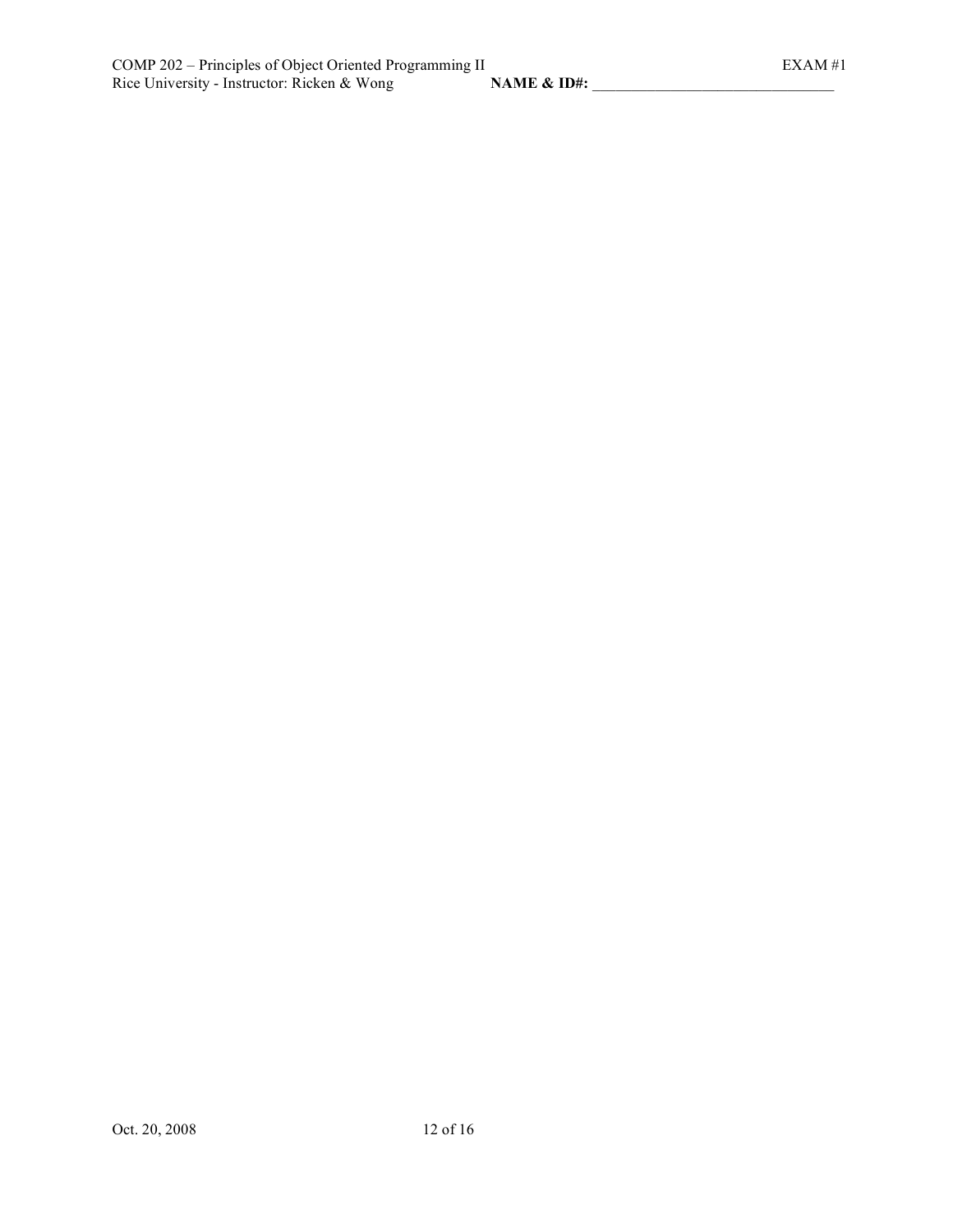COMP 202 – Principles of Object Oriented Programming II EXAM #1 Rice University - Instructor: Ricken & Wong **NAME & ID#:** 

## 2. **Binary Trees**:

# (40 pts) **You are to write an IVisitor called BRSTrim that will create an LRStruct containing the leaves of the BiTree that it visits. The leaves are then removed from the tree.**

- If the tree is empty, the list returned is empty, and the tree remains empty.
- If the tree is a leaf (i.e. its left and right subtrees are both empty), the list returned contains the single element in the root of the tree, and the tree becomes empty.
- If the tree is not a leaf, the list returned contains the list returned from recursing into the left subtree concatenated to the list returned from recursing into the right subtree, and the tree remains non-empty.
- Example:



Notes:

- a. Think delegation always.
- b. There are no if statements needed!
- c. Don't forget about the possibility that the tree may be or become empty.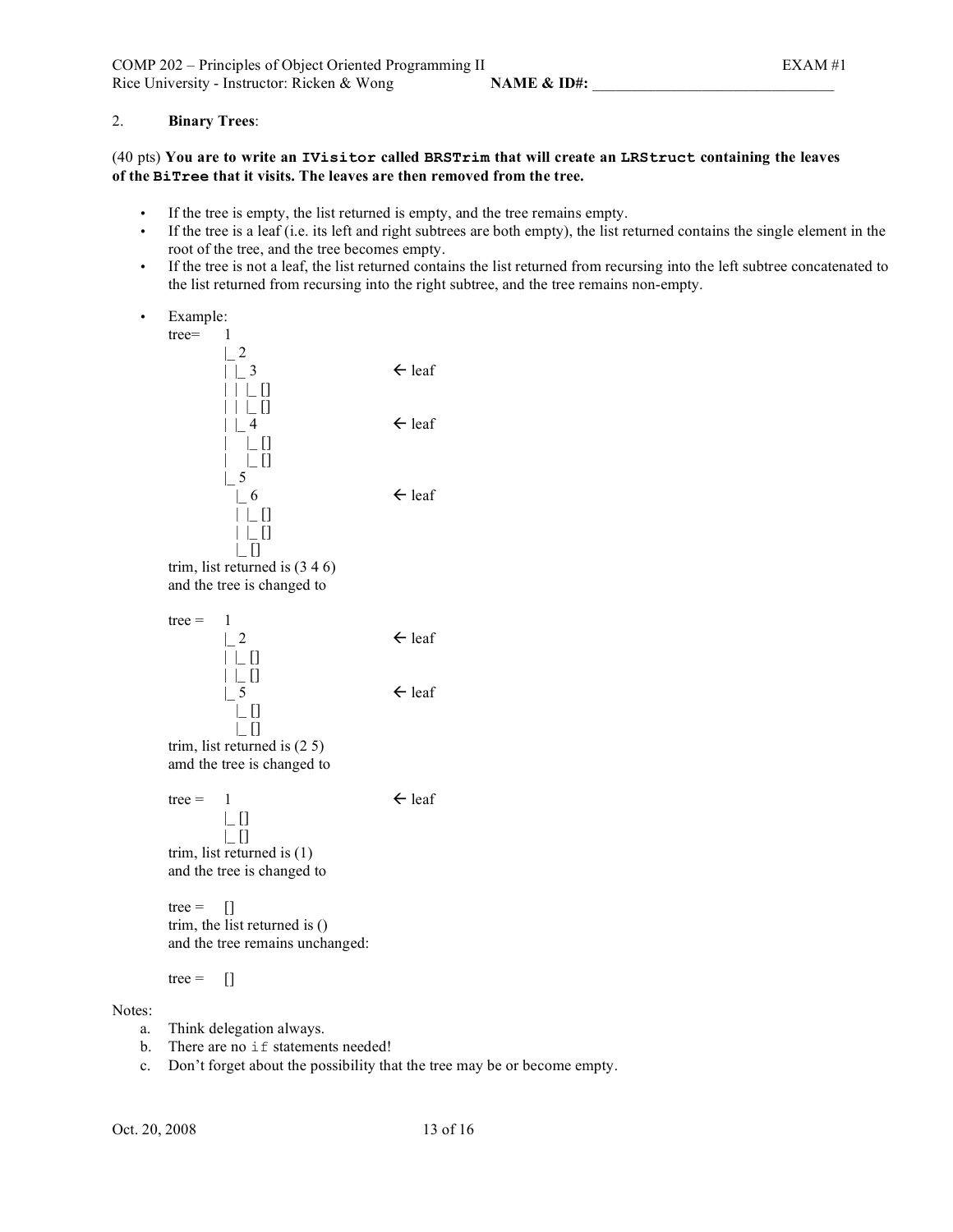#### **Please insert your code for BRSTrim.java below:**

```
package brs.visitor;
import brs.*;
import lrs.*;
/**
* This visitor returns an LRStruct that contains all the leaves of
* the BiTree. The nodes that are leaves in the BiTree are then removed
 * from the BiTree.
**/
public class BRSTrim implements IVisitor {
   public static final BRSTrim Singleton = new BRSTrim();
   private BRSTrim() {}
   // STUDENT TO COMPLETE
   public Object emptyCase(BiTree host, Object... nu) {
       return new LRStruct();
    }
   public Object nonEmptyCase(BiTree outerHost, Object... nu) {
        return outerHost.execute(new IVisitor() {
            public Object emptyCase(BiTree host, Object... inp) {
               return inp[0];
            }
            public Object nonEmptyCase(final BiTree host, final Object... inp) {
                return host.getLeftSubTree().execute(new IVisitor() {
                    public Object emptyCase(BiTree h, Object... nu) {
                        // left is empty
                        return host.getRightSubTree().execute(new IVisitor() {
                            public Object emptyCase(BiTree h, Object... nu) {
                               // right is empty ==> this is a leaf
                                LRStruct l = (LRStruct)inp[0];Object o = host.remRoot();
                                l.insertFront(o);
                               return l;
                            }
                            public Object nonEmptyCase(BiTree h, Object... nu) {
                               return interiorNodeCase(host, inp);
                            }
                        });
                    }
                    public Object nonEmptyCase(BiTree h, Object... nu) {
                        return interiorNodeCase(host, inp);
                    }
                });
            }
            Object interiorNodeCase(BiTree host, Object... inp) {
               // not a leaf
               return host.getLeftSubTree().execute(this,
                                                     host.getRightSubTree().execute(this, inp));
            }
       }, new LRStruct());
   }
}
```